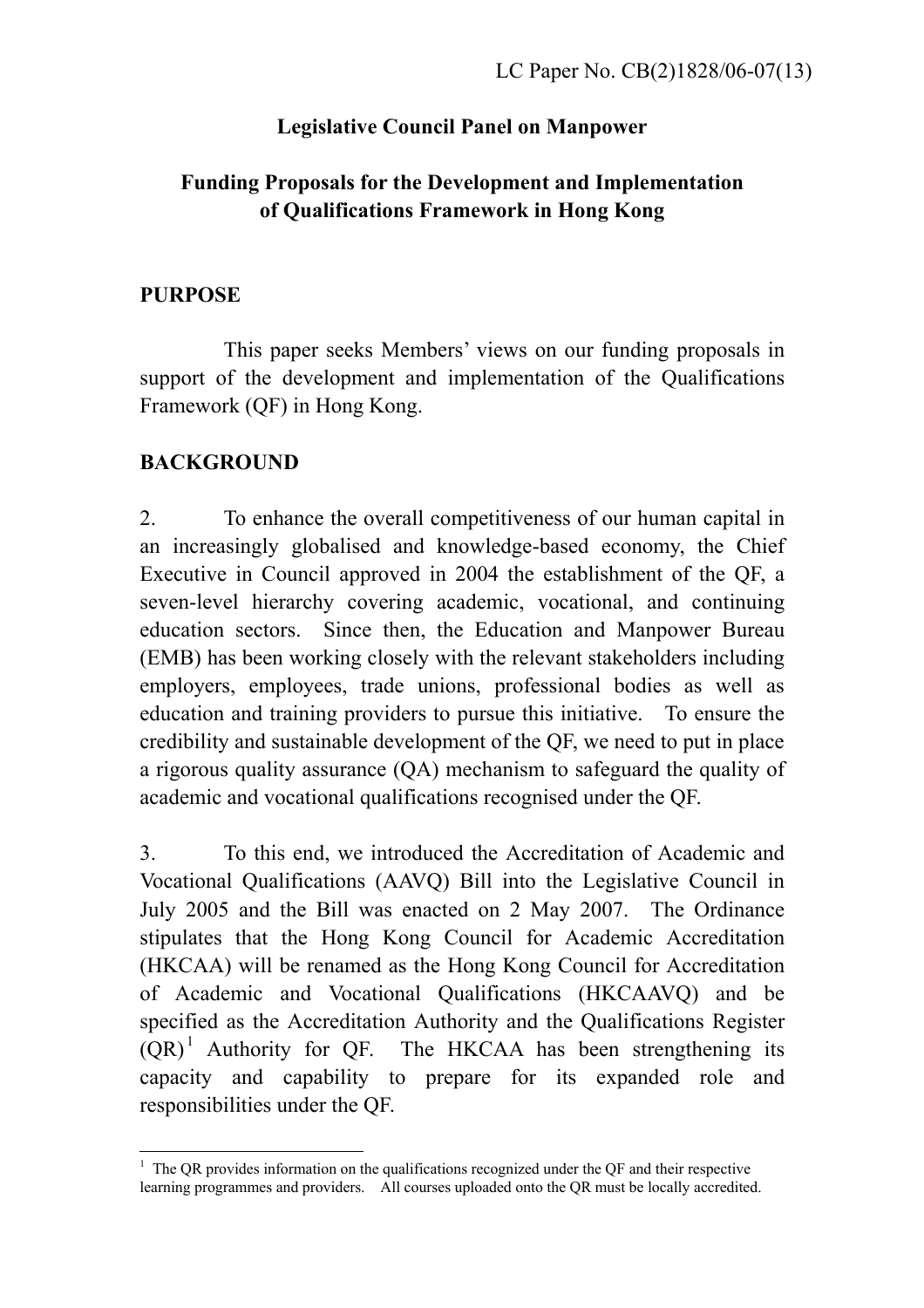4. Separately, as a voluntary measure, we have been encouraging and assisting industries to set up Industry Training Advisory Committees (ITACs). These committees are responsible for, among others, drawing up Specifications of Competency Standards (SCSs) for the respective industries. SCSs are competency-based requirements drawn up in consultation with stakeholders of the industries (including employers, employees and relevant trade/professional organisations) and will form the basis for training providers to design learning programmes that meet the needs of the industries. So far,  $12$  ITACs<sup>2</sup> have been set up after consensus has been reached within the industries concerned, and six of them have drawn up SCSs. In parallel, we are developing a Recognition of Prior Learning (RPL) mechanism which aims to give formal recognition to the knowledge, skills and experience acquired by employees so as to facilitate their future learning. We plan to implement in early 2008, on a pilot basis, the RPL mechanism for the first three industries<sup>3</sup> that have completed industry consultation on their SCSs. Pursuant to the AAVQ Ordinance, RPL will be conducted by assessment agencies to be appointed by the Secretary for Education and Manpower (SEM).

5. We appreciate that the development of the various systems and mechanisms to be set up under the QF will have resources implications for the QA and assessment agencies as well as the course providers. At the Bills Committee, Members urged the Administration to consider ways to reduce the accreditation costs and the burden that the QA mechanisms will bring to bear on the course providers and, ultimately, the learners. After careful consideration, the Government proposes to provide funding support, on a one-off and time-limited basis, to the HKCAAVQ and the eligible stakeholders at the early stage of development and implementation of the QF.

### **PROPOSALS**

 $\overline{a}$ 

## 6. We propose to provide a one-off grant to HKCAAVQ to

<sup>&</sup>lt;sup>2</sup> ITACs have been set up for Printing & Publishing, Watch & Clock, Chinese Catering, Hairdressing, Property Management, Electrical & Mechanical Services, Jewelry, Beauty, Logistics, Automotives, Information Communication and Technology, and Banking industries.

<sup>&</sup>lt;sup>3</sup> The first three industries are Watch & Clock, Hairdressing, and Printing & Publishing.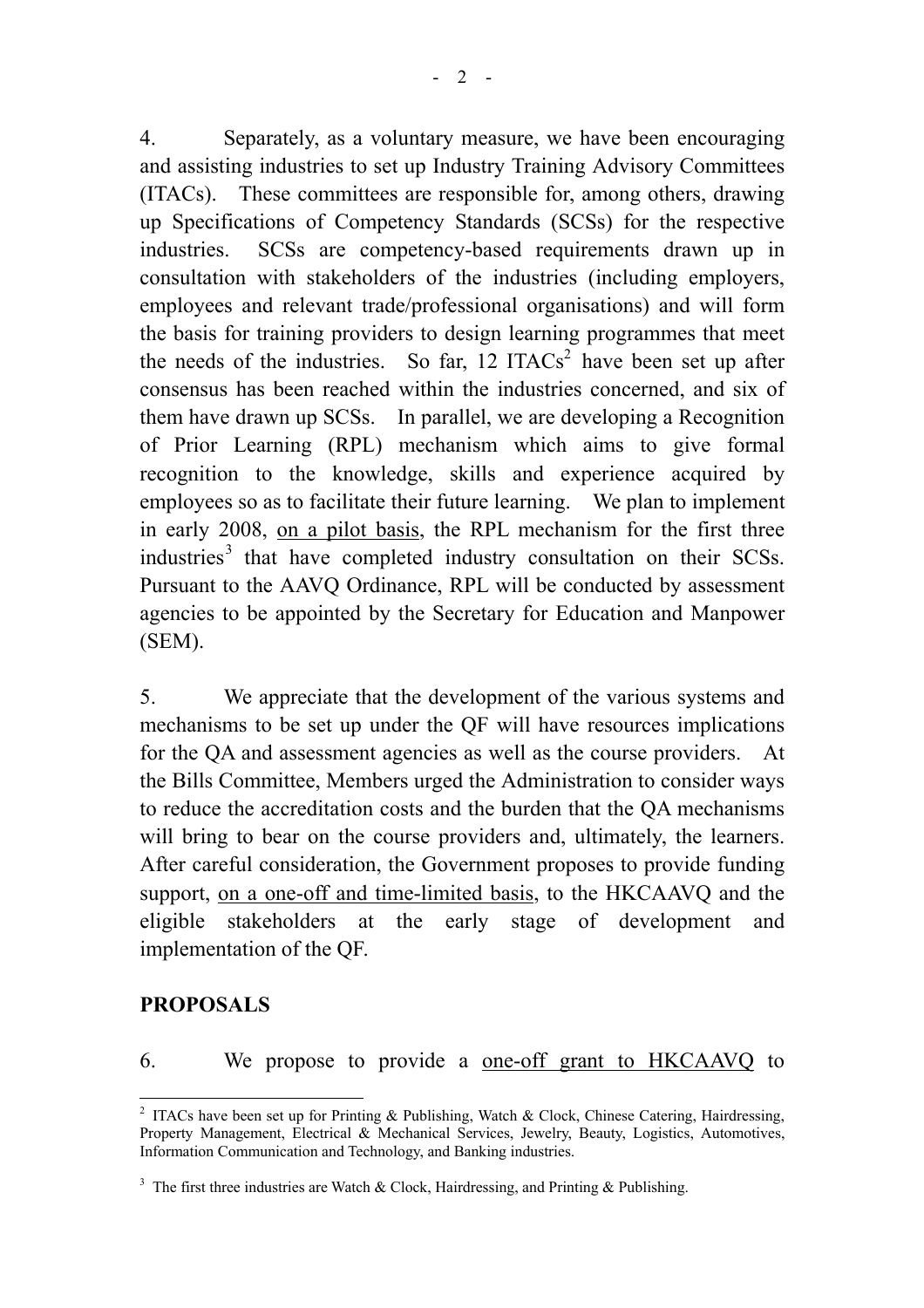facilitate its development of the necessary QA systems and mechanisms, so as to avoid the transfer of the upfront QF development cost to course providers. Details of the funding proposals are set out in paragraphs 7 – 12 below. We also propose to establish a number of time-limited financial assistance schemes to support the course providers, assessment agencies and individual learners so that they can gear themselves towards quality assurance and continuous learning. Details are set out in paragraphs 16 - 23.

## **Funding Support for HKCAAVQ**

### New role and functions under the QF

7. As the Accreditation Authority under the QF, the HKCAAVQ is responsible for assuring the quality of qualifications awarded by not just academic institutions but also a wide range of vocational education and training providers of varying size. Based on the outcome of its self-review, the HKCAA has introduced certain changes to its organisational structure and operational model. It has also mapped out plans to strengthen its expertise and infrastructure. For example, it has developed a new "fit for purpose" accreditation approach<sup>4</sup> and adopted a new operational and business model to suit the new requirements and standards of the QF. It will have to expand its pool of expertise to cater for the accreditation of vocational qualifications. Furthermore, as the QR Authority under the AAVQ Ordinance, the HKCAAVQ has started the development of a new computer system to operate the web-based QR and to ensure its smooth and seamless operations.

### Development cost

8. The preparation work and developmental activities for QF has placed a heavy financial burden on the HKCAA, which is a self-financing body without recurrent subvention from the Government. To ensure that the HKCAAVQ has the necessary resources and expertise to assist the Government in rolling out the QF without passing the associated costs on to training providers seeking accreditation under the QF framework, the

 $\overline{a}$ <sup>4</sup> A new four-stage accreditation approach will be adopted by HKCAAVQ, i.e. Initial Evaluation, Programme Validation, Programme Area Accreditation and Periodic Review.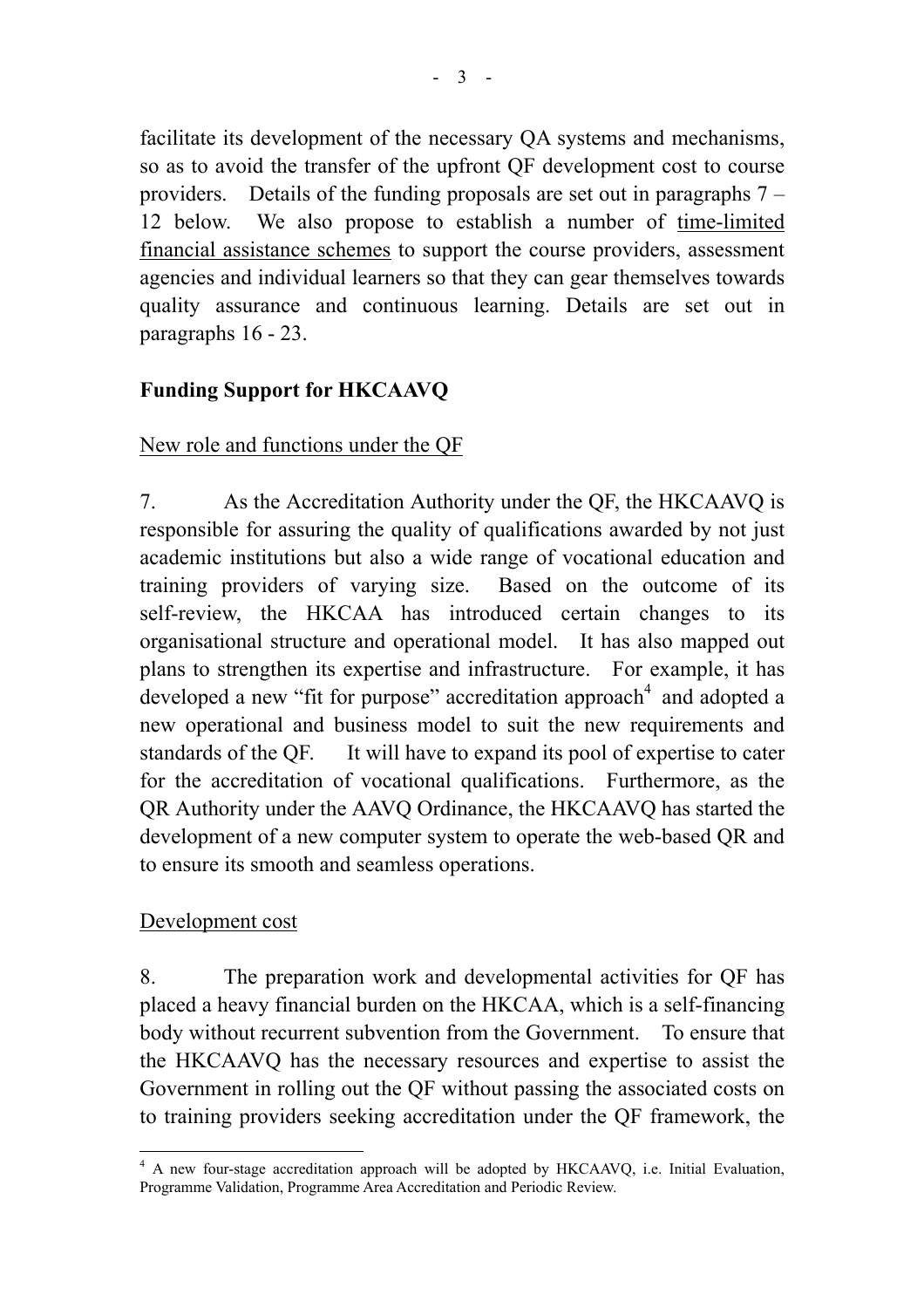Administration has approved, under authority delegated by the Finance Committee, the provision of one-off grants totaling  $$14.671$  million<sup>5</sup> to the HKCAA in 2005 and 2006 to enable it to undertake various initial developmental and training activities for QF, including the commissioning of a computerised project for the development of the QR and related web-based guidelines. The activities and tasks covered by the above-mentioned grants have largely been completed. They have provided useful inputs to EMB in its deliberations on the policies and implementation details for the QF. For instance, a trial run of the QR prototype developed by HKCAA has been conducted and the feedback received from stakeholders has helped improve the content and presentation of the QR which will be launched later this year.

9. Development work for the QF is, nonetheless, continuing. In the coming few years, the HKCAAVQ will continue to be closely involved in the development and implementation of QF. In anticipation of a substantial increase in accreditation workload and the more diverse nature of the exercises in the coming years, HKCAAVQ will have to enhance its capacity by recruiting more professional staff, providing more training to them and installing new computerised systems. HKCAAVQ also plans to set up a new special unit and engage external experts to help develop the systems and procedures to meet the new standards under the QF. In parallel, HKCAAVQ needs to expand its pool of subject specialists in about 40 industry sectors, and provide training for them in handling accreditation work. All these initiatives/projects serve to provide the necessary physical and manpower infrastructure to support QF development.

## Proposed grant to HKCAAVQ

10. In the light of the foregoing, we propose to provide a further one-off grant totaling \$36.39 million<sup>6</sup> to cover the expenses of

 $\overline{a}$ <sup>5</sup> A total of \$9.969m is granted for operating expenditure items under Head 156 Government Secretariat : Education and Manpower Bureau Subhead 700 General Non-recurrent Item 918, and \$4.702m is granted for capital expenditure items under Head 156 Subhead 876 Hong Kong Council for Academic Accreditation Item 475.

<sup>&</sup>lt;sup>6</sup> Taking into account the grant already approved by the Administration under delegated authority (paragraph 8 above), the total one-off grants to be provided to HKCAAVQ will amount to \$51.061m.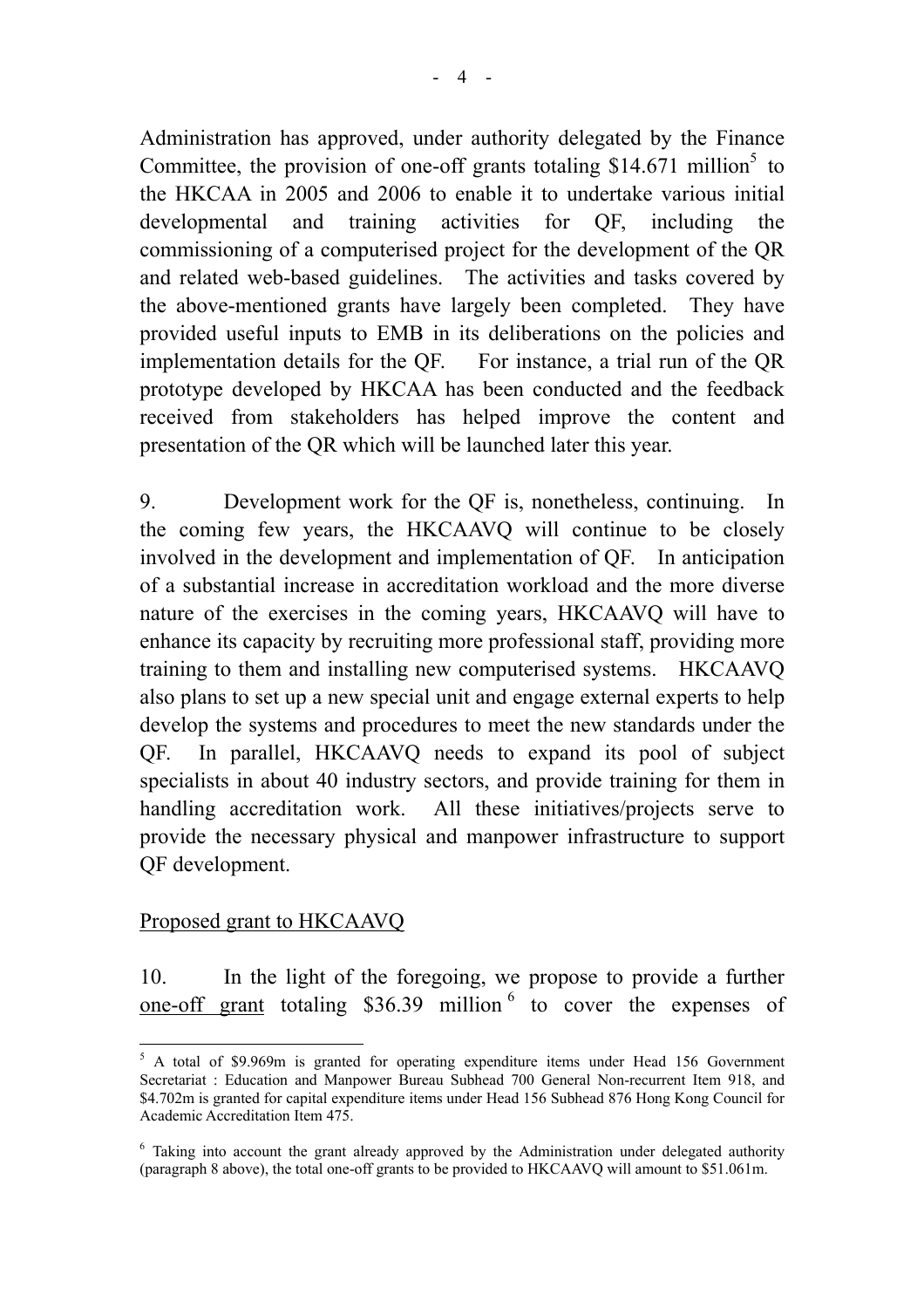HKCAAVQ for the development and implementation of various systems and mechanism under the QF. Major activities and tasks covered by the grant are set out in the Annex. Without the grant, the HKCAAVQ will not be able to carry out its new functions under the QF effectively, or have to adhere to its principle of full cost recovery by recouping the expenses from the course providers.

11. The proposed grant is one-off in nature. HKCAAVQ will be expected to fully develop the QA mechanism and its professional competence within the provision. The QF-related development work should have reached a fairly mature stage in three years' time and by then the QA mechanism would have been adequately tested and fine-tuned. We expect that thereafter, any further development work, if necessary, should be much smaller in scope and scale and the expenses could be met by the recurrent income generated from HKCAAVQ's on-going accreditation activities. As a self-financing body, HKCAAVQ will continue to meet its recurrent operating costs from its income from accreditation fees. We have no intention to provide recurrent subvention to HKCAAVQ or to change its self-financing status.

12. As mentioned in paragraph 7 above, the HKCAAVQ will adopt a "fit-for-purpose" approach in conducting accreditation. This approach will in turn help reduce the accreditation fees to be charged by the HKCAAVQ. For example, the maximum programme validation fee will decrease by 20% to 60% when the new fee schedule is implemented.

## **Financial Assistance Schemes for Key Stakeholders**

### Key considerations

13. The QF is a new endeavour in Hong Kong to promote lifelong learning. Given that participation in the QF is voluntary, its successful implementation hinges on the continuous support of the stakeholders including employers, employees, training providers and other relevant organizations. While we will continue to solicit their support through communication and promotional activities, we consider it necessary and appropriate to provide suitable financial assistance to encourage their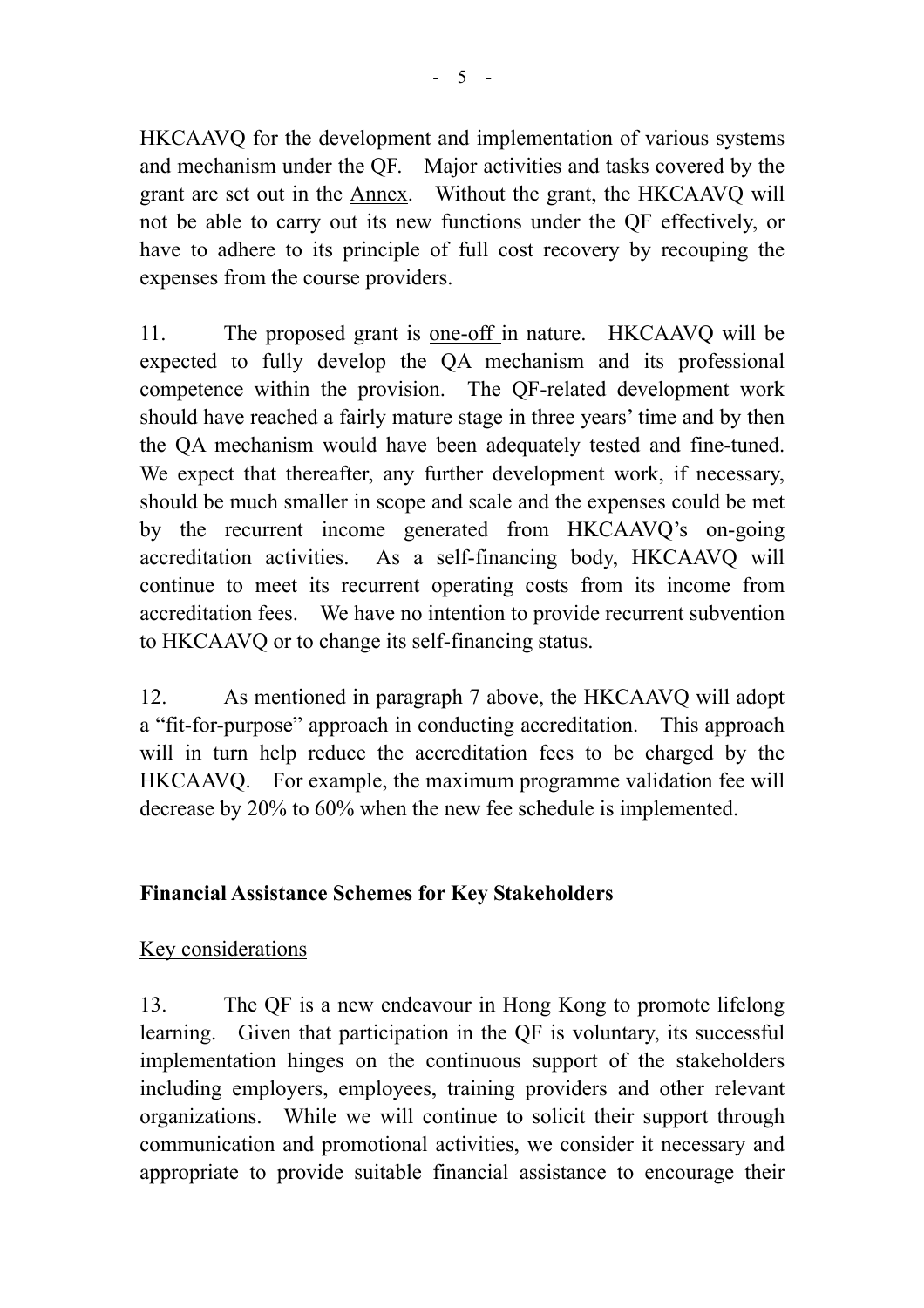participation.

14. During consultation, key stakeholders have expressed concerns about the possible financial implications arising from the new QA measures as stipulated in the AAVQ Ordinance. Accordingly, we have geared our financial assistance schemes towards the following stakeholders either to help them meet the QA requirements as stipulated in the AAVQ Ordinance or to facilitate/support learners' pursuit of QF recognised training and studies:

- (a) education and training providers which are non-self-accrediting and non-profit making. They will have to incur additional expenditure in seeking accreditation from HKCAAVQ for their individual learning programmes;
- (b) assessment agencies to be appointed by the SEM to conduct RPL assessments on a non-profit making basis. The agencies will have to incur expenditure in setting up the RPL mechanism, and putting in place the necessary facilities and undergoing accreditation to ensure their competence; and
- (c) employees who have to undergo RPL assessment for the purpose of pursuing further training or studies. To do so, they will have to pay the RPL assessment fees in addition to tuition fees of training courses.

Paragraphs 16 to 23 below set out seven targeted schemes to support these three groups of stakeholders.

15. To avoid creating a recurrent financial burden on the Government, the proposed financial assistance schemes are time-limited or one-off in nature. They will be provided for a period of five years from the date to be specified by SEM for formally launching the QF. By then, it is expected that a critical mass of QF accredited and recognised training providers and courses will be formed and that QF should have been fairly well developed and its benefits better understood by the community.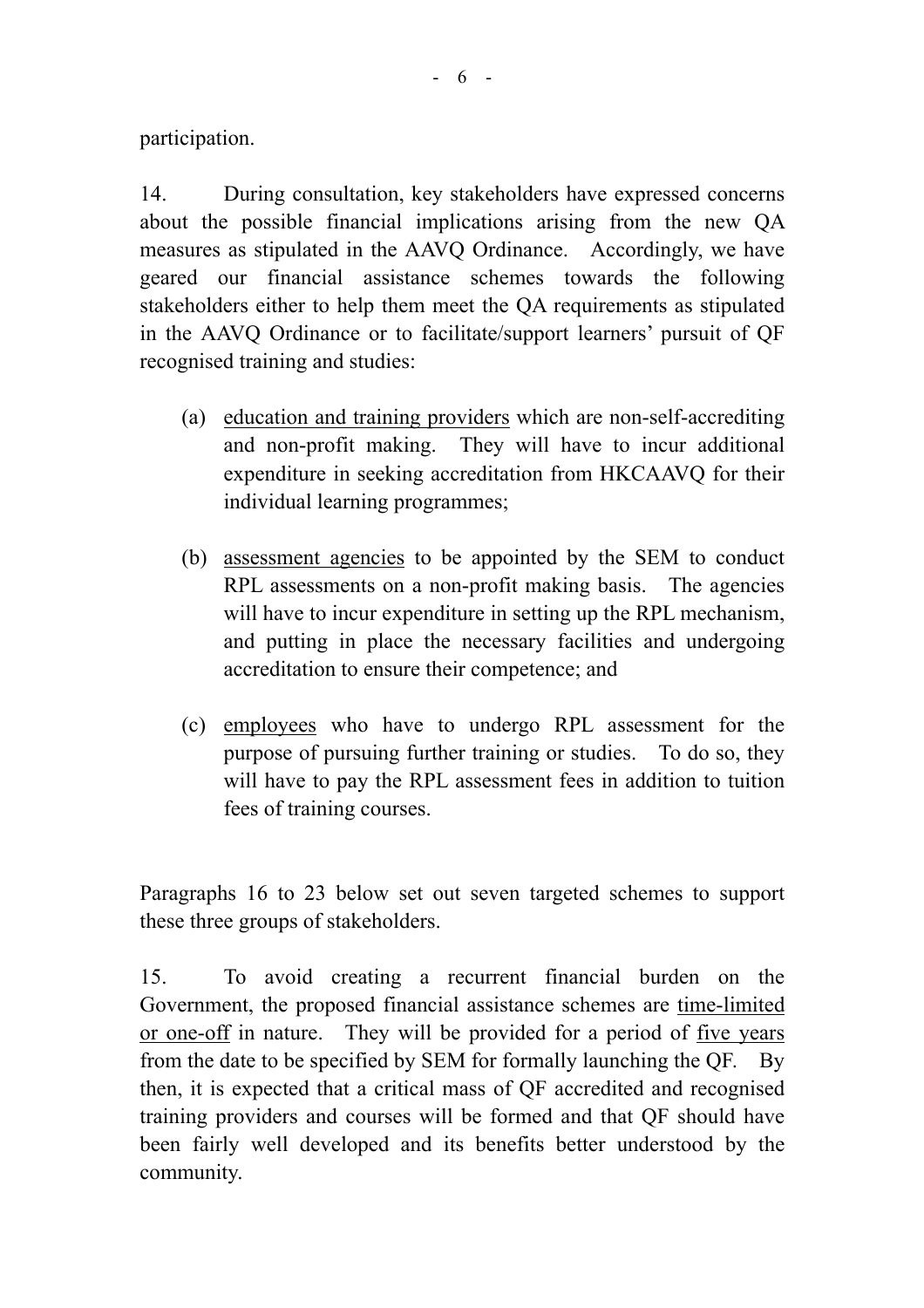### The Schemes

## *(a) Accreditation grant for self-financing programmes*

16. We propose to make available an accreditation grant to nonprofit-making training providers, as an incentive for them to quality assure their learning programmes. Learning programmes covered by the grant must be self-financing.

17. The grant will cover the full cost of the "Initial Evaluation"<sup>7</sup> of a provider, and 50% to 75% of the "Programme Validation"<sup>8</sup> fee. Each programme can only be eligible for the grant once and revalidation exercises will not be eligible. A maximum limit of the grant for each provider (up to \$2 million) will be specified to enable more providers to benefit from the scheme.

# *(b) Accreditation grant for courses under EMB-subsidised schemes*

18. EMB has been subsidising the provision of vocational training and retraining under the Skills Upgrading Scheme (SUS) and Employees Retraining Scheme (ERS) respectively. SUS provides skills upgrading training to in-service workers in selected industries while ERS offers primarily placement-tied training for unemployed people or displaced workers. Both types of courses will have to be accredited by HKCAAVQ to ensure that, on completion of the courses, the trainees/retrainees would obtain a qualification recognised under the QF to facilitate their pursuit of further training. As these two schemes are launched by the Government and the courses are fully or substantially subsidised by EMB, we propose to bear the full accreditation fees.

## *(c) Grant for Programme Area Accreditation*

 $\overline{a}$ 7 Initial Evaluation is the first stage of the accreditation process by the HKCAAVQ to examine the suitability of the providers to provide education and training.

<sup>&</sup>lt;sup>8</sup> Programme Validation is the second stage of the accreditation process to quality assure the programme. Programmes designed in accordance with SCSs, i.e. SCS-based programmes, will be eligible for a grant of 75% of the validation fee, while non-SCS-based programmes will be eligible for a grant of 50% of the fee.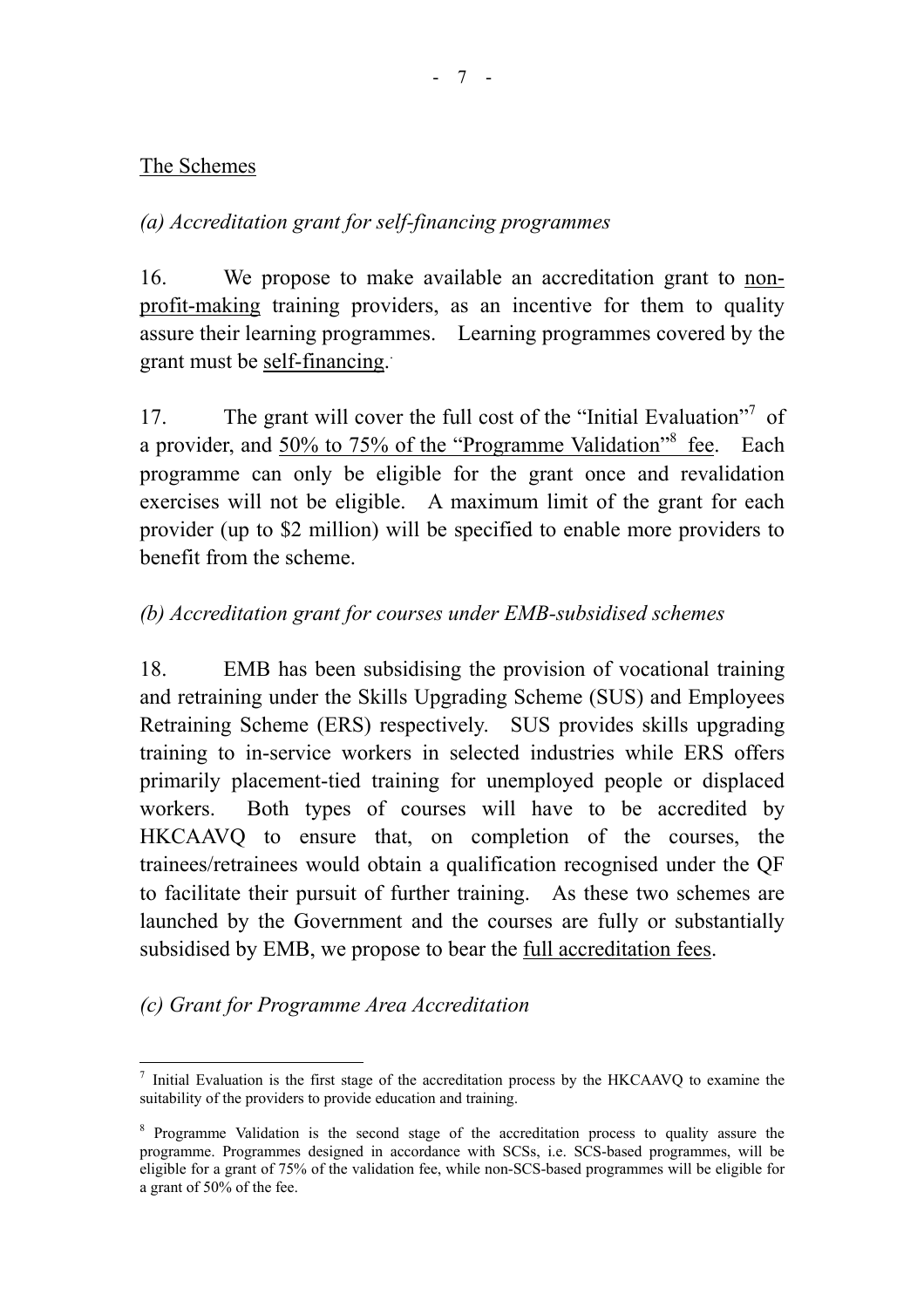19. To assist the better established training providers to seek a self-accrediting status in specified programme areas, we propose to make available a grant to assist non-profit making training providers to undergo the Programme Area Accreditation (PAA) which, upon completion, will confer them self-accrediting status in specified programme areas for a specified period of time. The grant will cover 50% of the accreditation fees and only first-time PAA exercises will be eligible. A maximum limit of the grant for each provider (up to \$1 million) will be specified to enable more providers to benefit from the scheme.

# *(d) Subsidy for QR registration fees*

20. QR provides a free and easily accessible interface between the public and the thousands of qualifications/programmes awarded/offered in Hong Kong. It is thus important for the QR to provide comprehensive and accurate education and training information to learners. Registering qualifications with the QR is voluntary and will incur registration and maintenance fees. At the initial stage of its establishment, we propose to subsidise 50% of the registration and maintenance fees for each programme<sup>9</sup> so as to entice more training providers to upload their qualifications onto the QR and attract the public to make use of its information. The subsidy will be available only to self-financing programmes offered by non-profit making organisations and to those that are registered with the QR the first time. For the reasons given in paragraph 18 above, we will bear the registration and maintenance fees in full for qualifications awarded under the SUS and ERS.

## *(e) Accreditation grant to RPL Assessment Agencies*

21. As stipulated under the AAVQ Ordinance, an RPL assessment agency must undergo accreditation by the HKCAAVQ to determine its competence to conduct RPL assessments before it may be appointed by the SEM. To facilitate the implementation of the RPL mechanism, we propose to provide a grant to cover 50% of the accreditation fee incurred by assessment agencies which will have to conduct the RPL assessment on a non-profit making basis. Again, the grant is available only to the

<sup>&</sup>lt;sup>9</sup> It is estimated that the subsidy for each programme will be around \$500.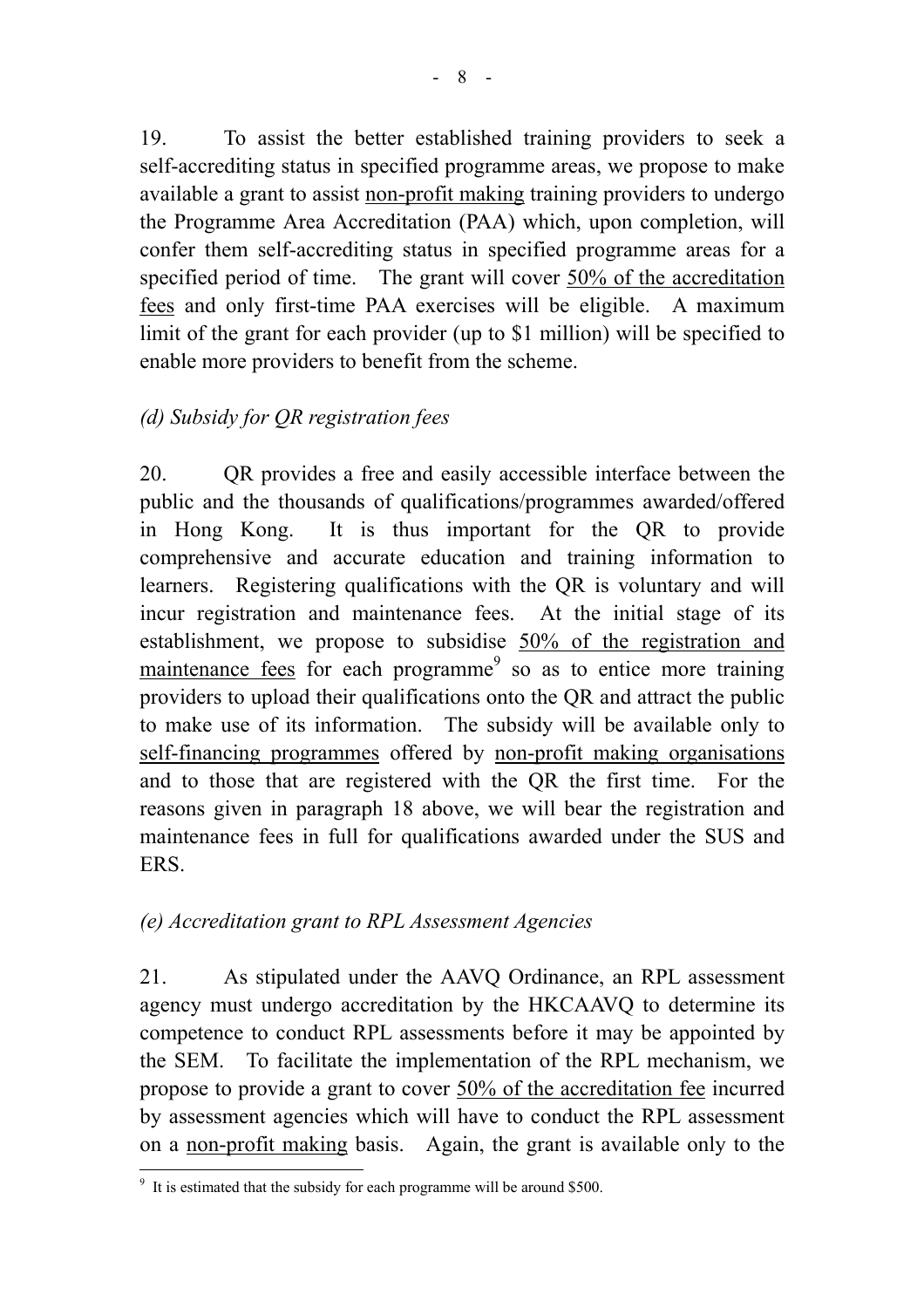#### first accreditation exercise.

### *(f) Start-up grant to RPL Assessment Agencies*

22. We propose to provide a one-off start-up grant to assist RPL assessment agencies to be appointed by SEM in developing the assessment mechanism and setting up the necessary facilities. The grant will cover the actual expenditure incurred by the agency in setting up the mechanism, up to the maximum of \$300,000 per agency. The grant will be reimbursed to the agency upon successful accreditation and appointment.

### *(g) Reimbursement of RPL assessment fees*

23. Employees seeking recognition of their skills, knowledge and experience under the RPL mechanism will have to pay the assessment agencies as RPL assessment fee. We envisage that the majority of those who opt to undergo RPL assessment are the low-education and low/semi-skilled workers who cannot obtain QF levels by virtue of their formal academic and vocational qualifications (e.g. below Secondary 3). In line with our objective to promote skills upgrading among low-education and low/semi-skilled workers so as to enhance their employability and competitiveness, we propose to reimburse 50% of the RPL assessment fee incurred by an employee who has satisfactorily completed a QF-recognised training course after passing the RPL assessment. We will cap the total amount of reimbursement for each employee at  $$1,000$  to enable more employees to benefit from the subsidy. With this cap and to minimize the administrative burden/cost, we do not intend to impose further restrictions on the number of assessment exercises an employee may wish to undertake. As our proposed financial assistance schemes are geared towards supporting life-long learning, workers who do not pursue further learning/training will not benefit from the scheme.

### The Continuing Education Fund (CEF)

24. In June 2002, the Government set up the CEF of \$5,000 million to encourage our workforce to pursue continuing education and training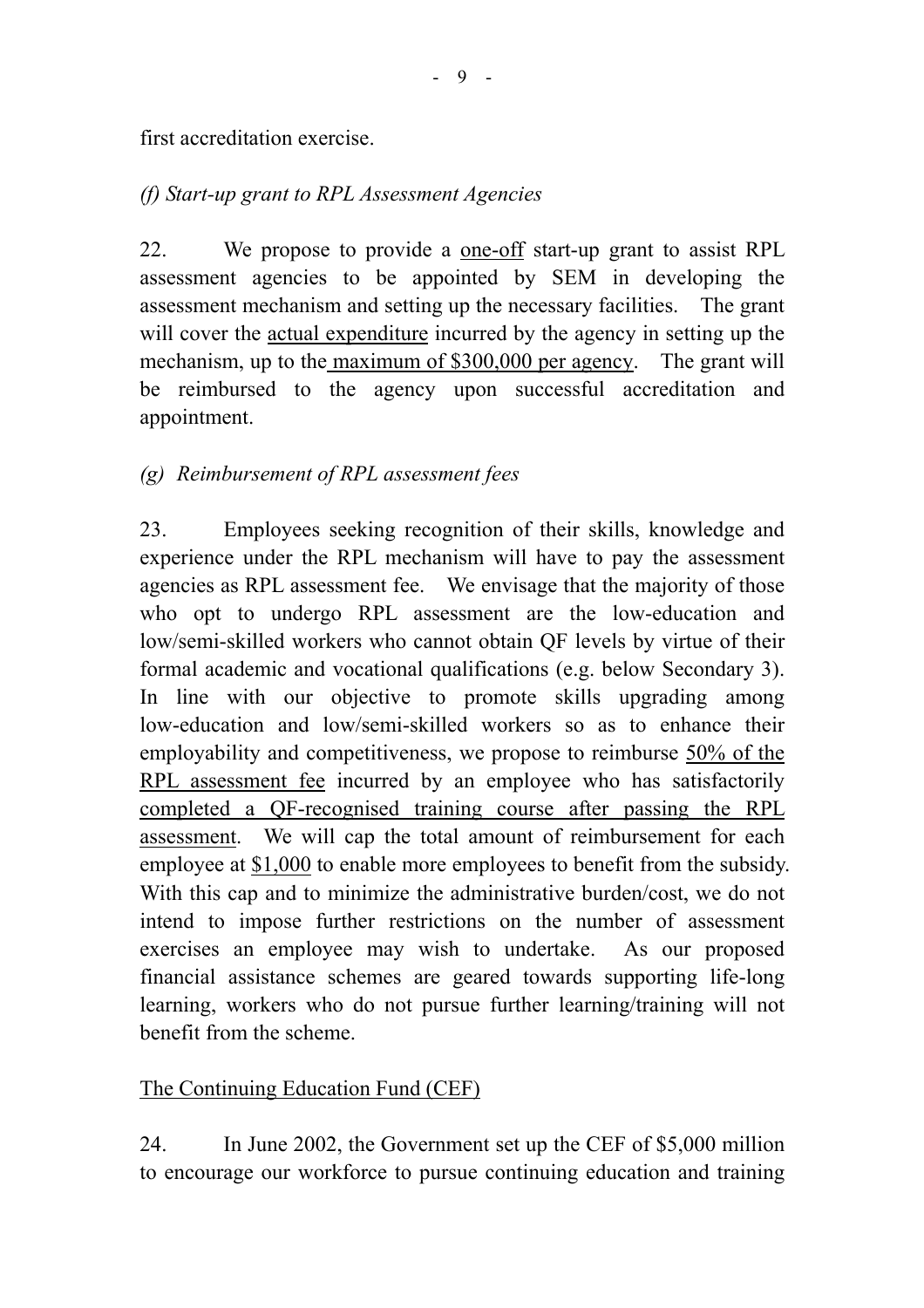in order to enhance their competitiveness (FCR(2002-03)6). At present, the CEF covers eight economic sectors or skill domains<sup>10</sup>. As at today, over 330,000 applications have been approved. About \$1,400 million has been disbursed and another \$1,300 million has been committed for disbursement to successful applicants.

25. We have recently reviewed the scope and operation of the Fund. Among other things, we propose to extend the coverage of the Fund to support employees who pursue continuing education under the QF. Specifically, training programmes which are designed in accordance with the SCSs developed by the respective ITACs under the QF may be registered under the CEF. Learners of these programmes will then be eligible for reimbursement of 80% of the course fee up to the maximum of \$10,000 per person. The proposal will link the CEF with the SCSs produced by the ITACs, thereby enhancing the relevance of the CEF courses and providing financial support for continuing learning and skills upgrading in industries that have joined the QF. Key recommendations of the CEF Review have been set out in a separate submission to the Panel.

26. Subject to approval of the proposed accreditation grant for self-financing programmes, non-profit-making training providers of CEF courses will be eligible for claiming 50% to 75% of first-time Programme Validation  $fee^{11}$  should they submit their programmes for accreditation.

# **FINANCIAL AND STAFFING IMPLICATIONS**

## **Funding Support for HKCAAVQ**

27. The proposed one-off grant of \$36.39 million, detailed in the Annex, will be disbursed to HKCAAVQ over a period of three years, i.e. from 2007-08 to 2009-10, based on its cashflow requirements.

28. HKCAAVQ will be subject to close monitoring by EMB in the use of the grant. Specifically, HKCAAVQ will be required to keep a

 $\overline{a}$ 

<sup>&</sup>lt;sup>10</sup> The sectors/domains are Business Services, Financial Services, Logistics, Tourism, Creative Industry, Design, Languages, and Interpersonal and Intrapersonal Skills for the Workplace.

 $11$  See Footnote 8.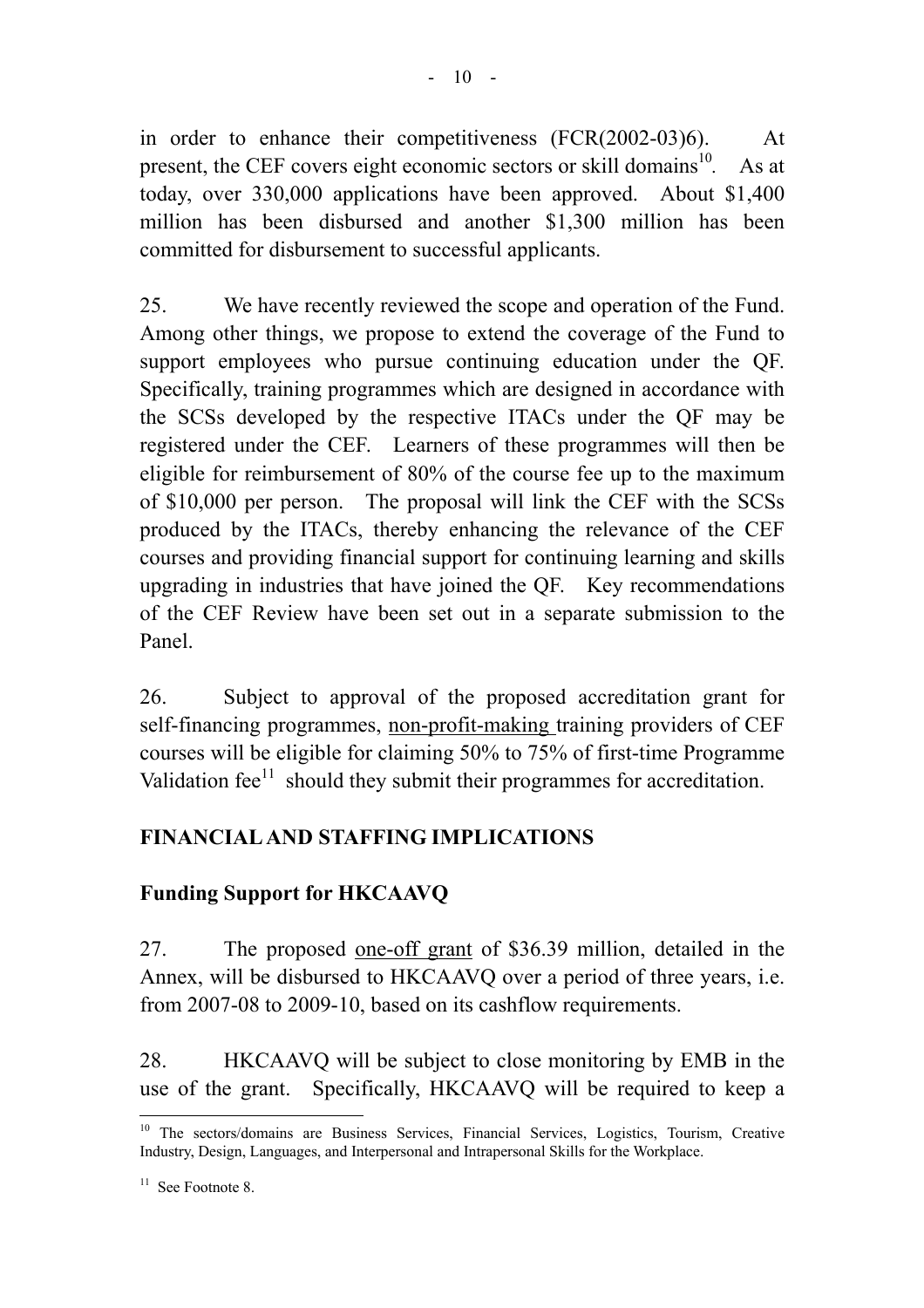separate account for the grant and report the use to EMB periodically. Also, HKCAAVQ will be required to include the accounts of the grant in its annual audited accounts to facilitate audit and examination. The proposed grant for the subsequent year will be disbursed to HKCAAVQ only when the grant provided in the previous year has been fully and effectively used or committed.

### **Financial Assistance Schemes**

29. We estimate that a total of \$208 million will be required for implementing the financial assistance schemes as proposed in paragraphs 16 – 23 above. The schemes will be administered by EMB. The projections of the funds required for each of the financial assistance schemes in the coming five years (2007-08 to 2011-12) are shown below:

| <b>Financial assistance schemes</b> | <b>Estimated expenditure required</b><br>over 5 years<br>(\$ million) |
|-------------------------------------|-----------------------------------------------------------------------|
| a) Accreditation grant for          | 65.0                                                                  |
| self-financing programmes           |                                                                       |
| b) Accreditation grant for courses  | 8.5                                                                   |
| under EMB-subsidised schemes        |                                                                       |
| c) Grant for Programme Area         | 10.0                                                                  |
| Accreditation                       |                                                                       |
| d) Subsidy for QR registration      | 8.0                                                                   |
| fee                                 |                                                                       |
| e) Accreditation grant for RPL      | 5.5                                                                   |
| <b>Assessment Agencies</b>          |                                                                       |
| f) Start-up grant to RPL            | 11.0                                                                  |
| <b>Assessment Agencies</b>          |                                                                       |
| g) Reimbursement of RPL             | 100.0                                                                 |
| assessment fee                      |                                                                       |
| Total                               | 208.0                                                                 |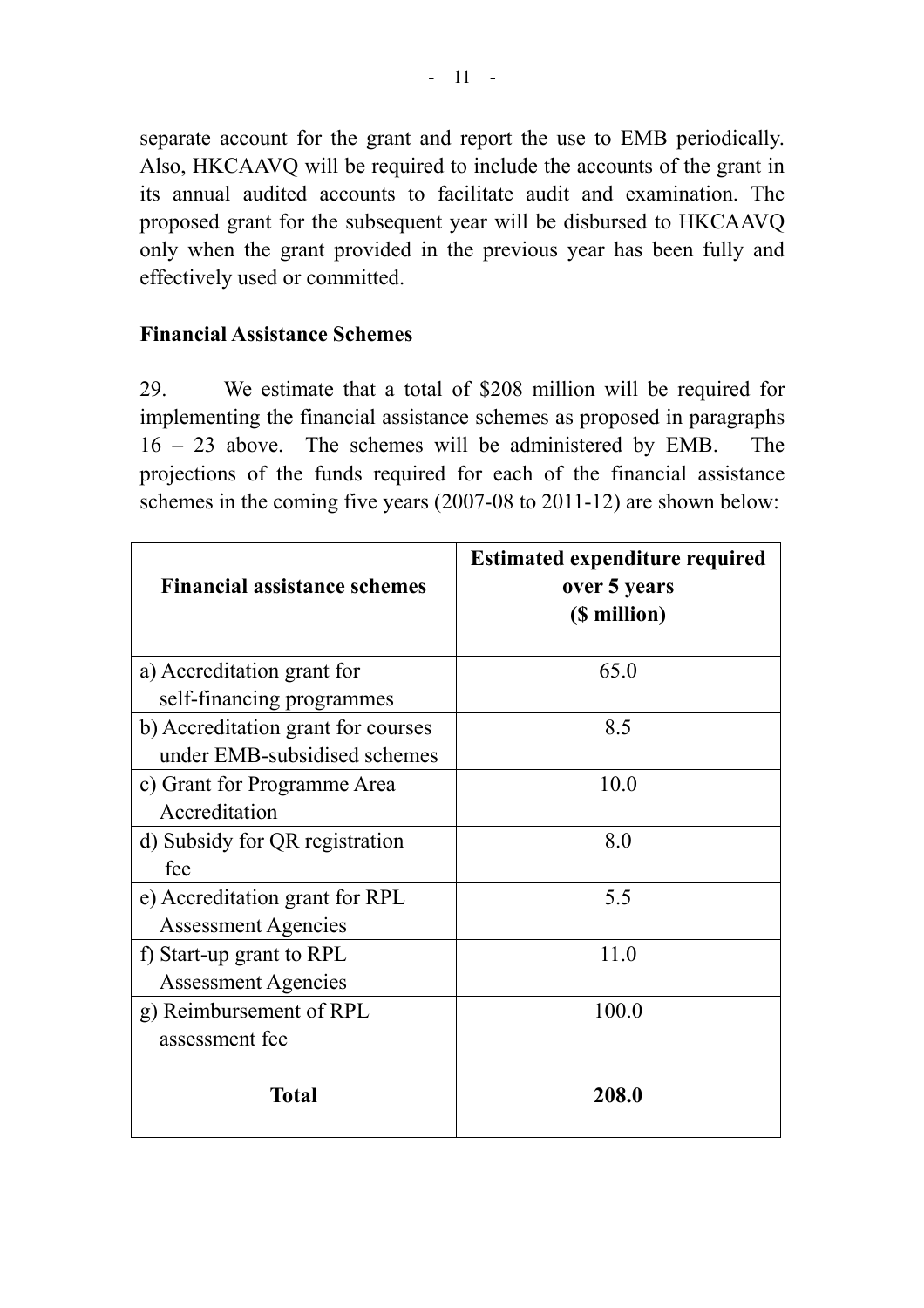30. The CEF will continue to operate under the existing non-recurrent commitment of \$5,000 million funded by the Centre.

#### **WAY FORWARD**

31. Subject to Members' views, we will submit the funding proposals to the Finance Committee for approval. As mentioned in paragraph 15 above, we plan to launch the financial assistance schemes with effect from the date as specified by SEM and on which the QF formally commences.

#### **ADVICE SOUGHT**

32. Members are invited to comment on the proposals contained in this paper.

Education and Manpower Bureau May 2007